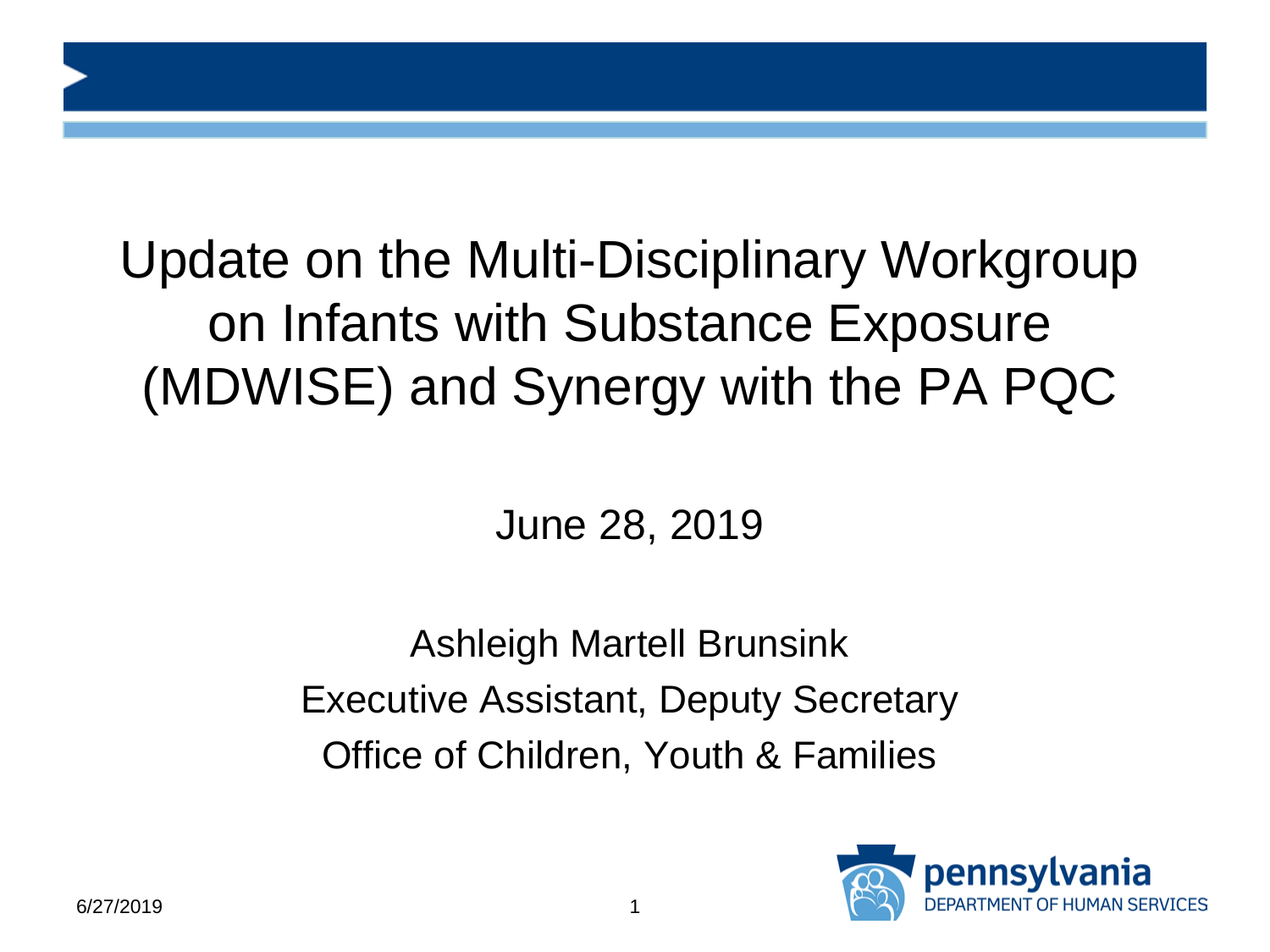# MDWISE and PA PQC

- MDWISE
	- Background & Purpose
	- Goals
	- Members
- Work to date
	- Act 54
	- Guidance
	- Webinar
	- Governor's Institutes
- Work on deck
	- Fall TA sessions
	- Updated Guidance
	- Companion documents
- Synergy with PQC
	- Disseminating Guidance
	- Presenting
	- Cross members
	- Data input
- Questions?

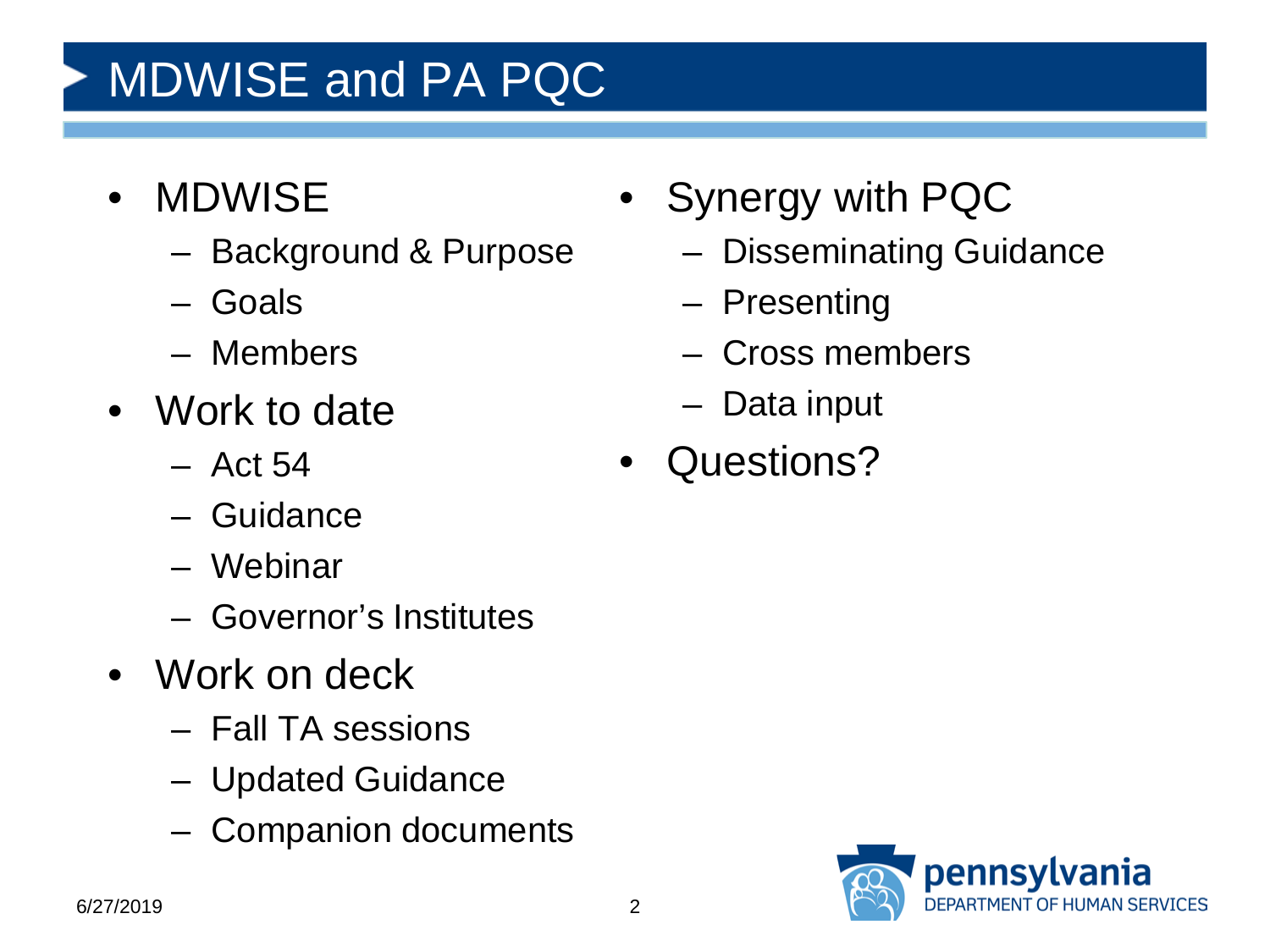#### MDWISE – Background / Purpose

#### ROADMAP TO PLANS OF SAFE CARE



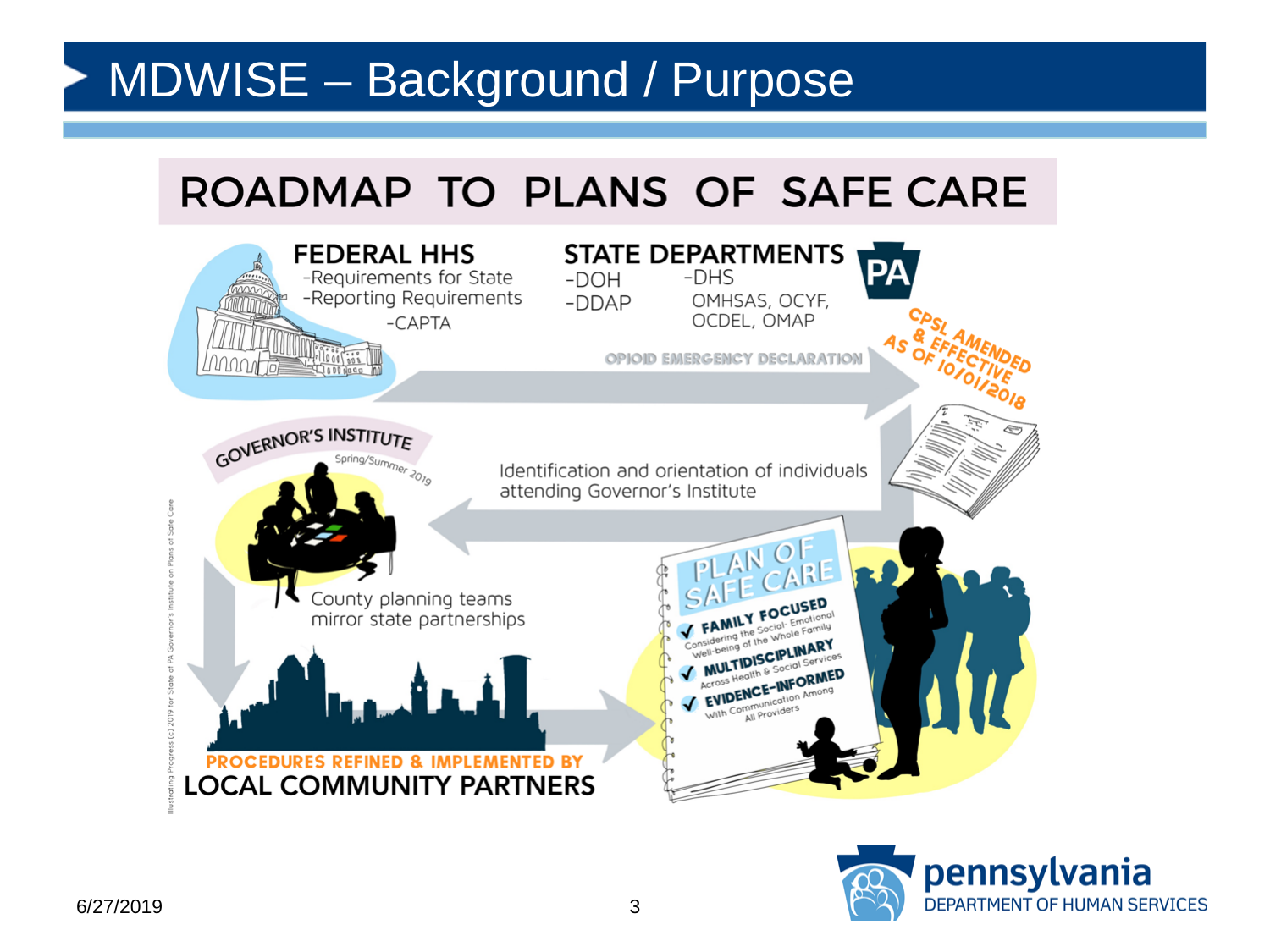## MDWISE – Background / Purpose

- Child Abuse Prevention and Treatment Act (1974)
	- Federal funding to support prevention, assessment, investigation, prosecution and treatment activities related to child abuse and neglect.
- Amendments:
	- Keeping Children and Families Safe Act (2003)
		- New conditions for state grant receipt
	- CAPTA Reauthorization Act (2010)
		- Clarified definition
		- Additional reporting requirements
	- Comprehensive Addiction and Recovery Act (2016)
		- Further clarified definition & data requirements
		- Increased federal oversight

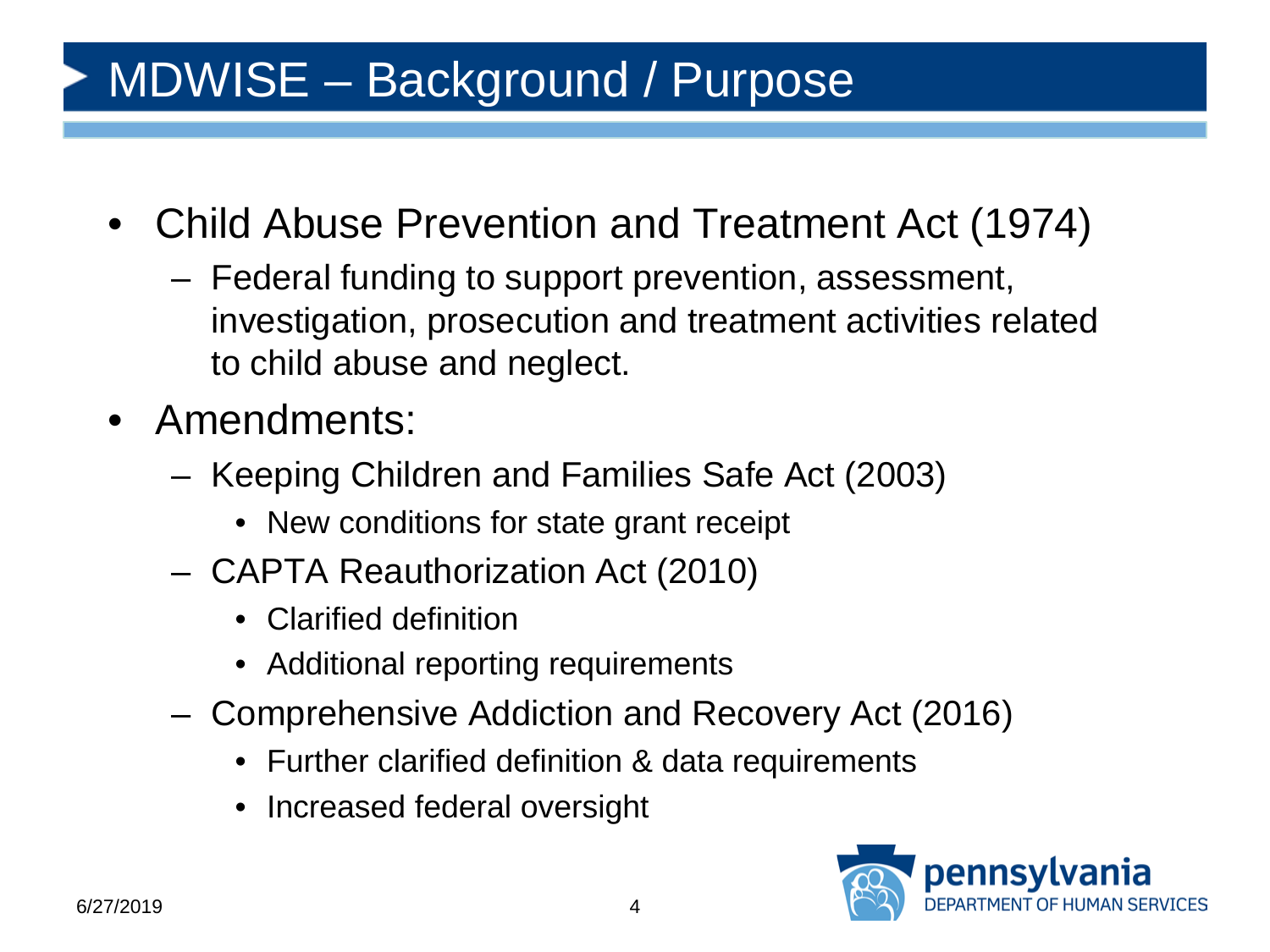### Keeping Children & Families Safe Act (2003)

• Since 2003, CAPTA has addressed infants born affected by substance use.



#### CAPTA required:

1. Health care providers "notify the child protective services systems"…

#### AND

2. Development of a plan of safe care for the infant

*Effective 2003-2010*

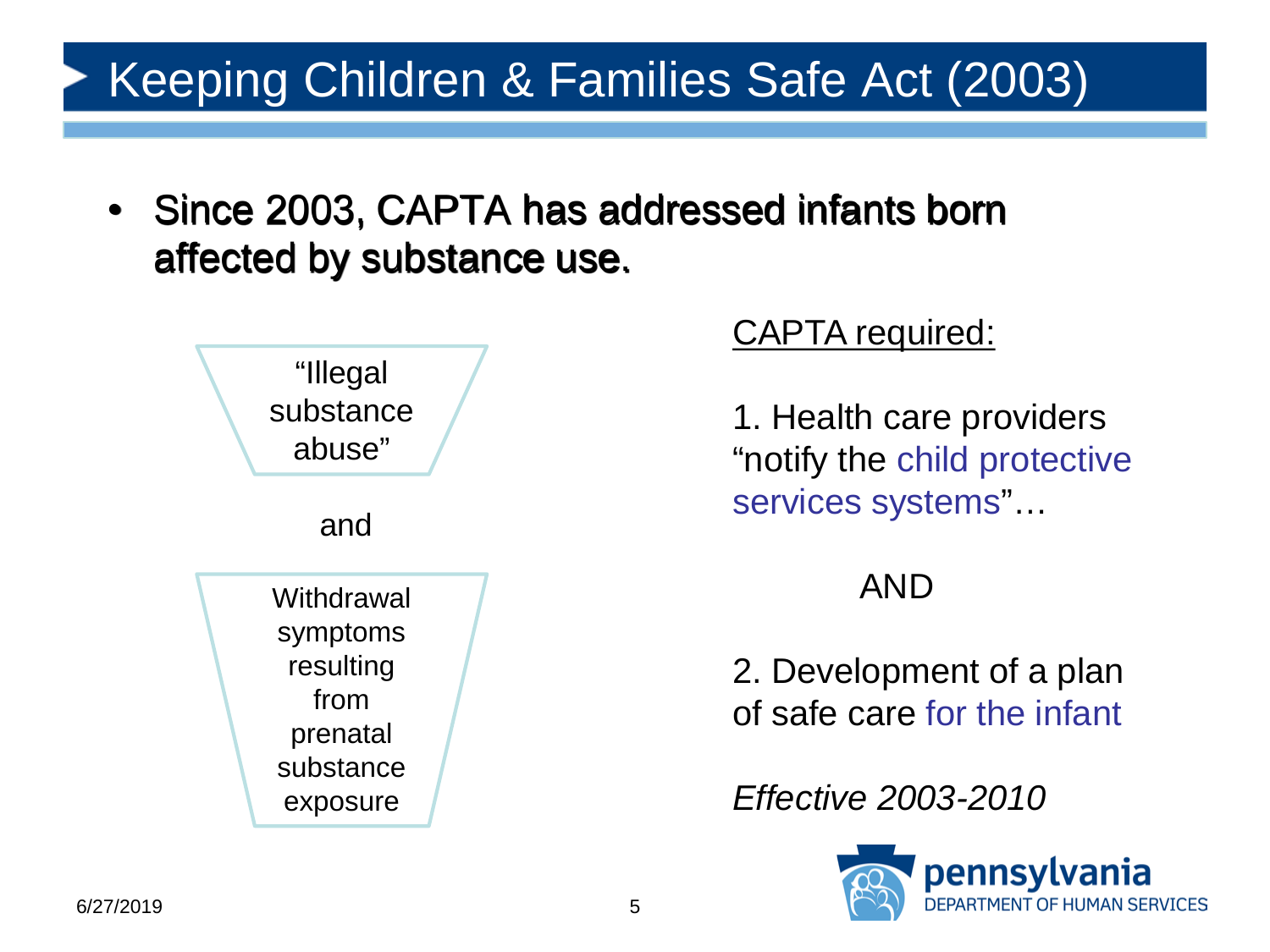#### CAPTA Reauthorization Act (2010)

• After 2010, Fetal Alcohol Spectrum Disorders (FASD) were added



#### CAPTA required:

1.Health care providers "notify the child protective services systems"…

#### AND

2. Development of a plan of safe care for the infant

*Effective 2010-2016*

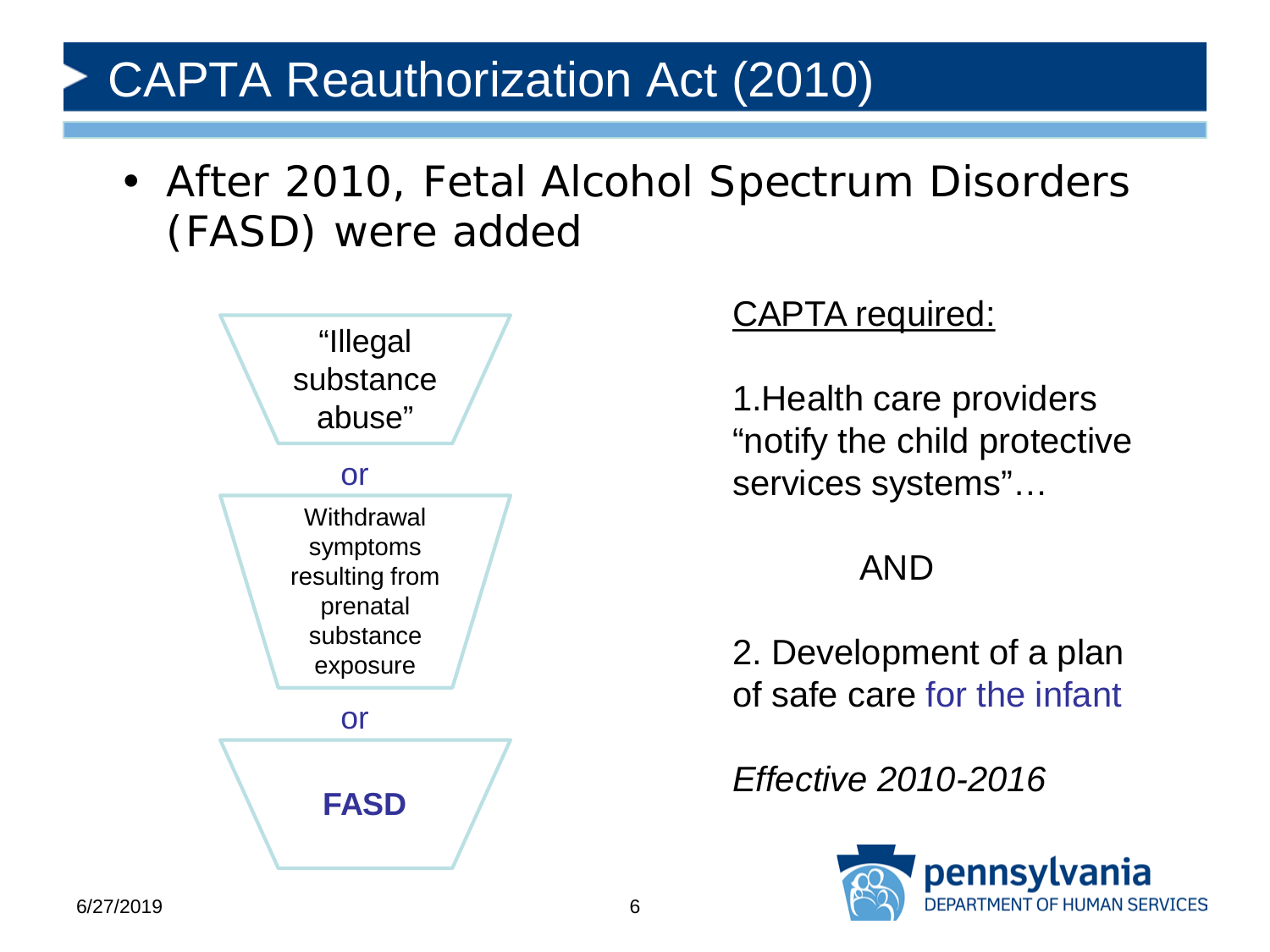#### Comprehensive Addiction and Recovery Act (2016)

• After 2016, "illegal" removed and family/caregivers added to Plans of Safe Care



#### CARA required:

1.Health care providers "notify the child protective services systems"…

#### AND

2. Development of a plan of safe care for the infant and affected family member or caregiver



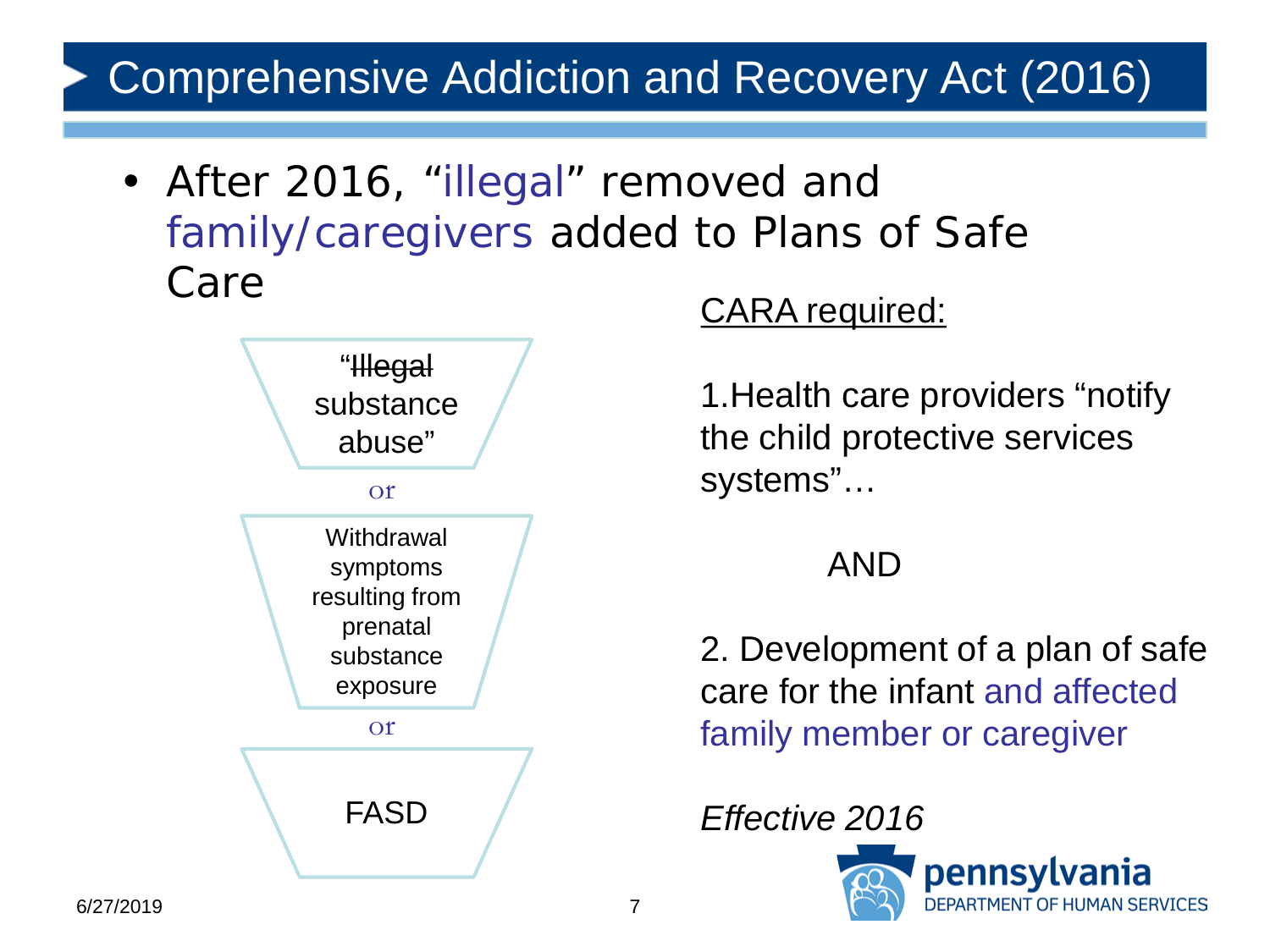### MDWISE – Background / Purpose

- Intention behind the legislative changes
	- Assisting more families
	- Intervening early in the development of infants
	- Ensuring the caregiver receives treatment/services
- Policy Academy
	- Provided work space for states to:
		- 1. Determine who is responsible to develop/implement/monitor the Plan of Safe Care
		- 2. Clarify definitions in legislation –such as defining "affected by," "withdrawal," and "FASD"
		- 3.Develop communication protocol for submission of required data elements specified in CARA
	- PA Action Plan

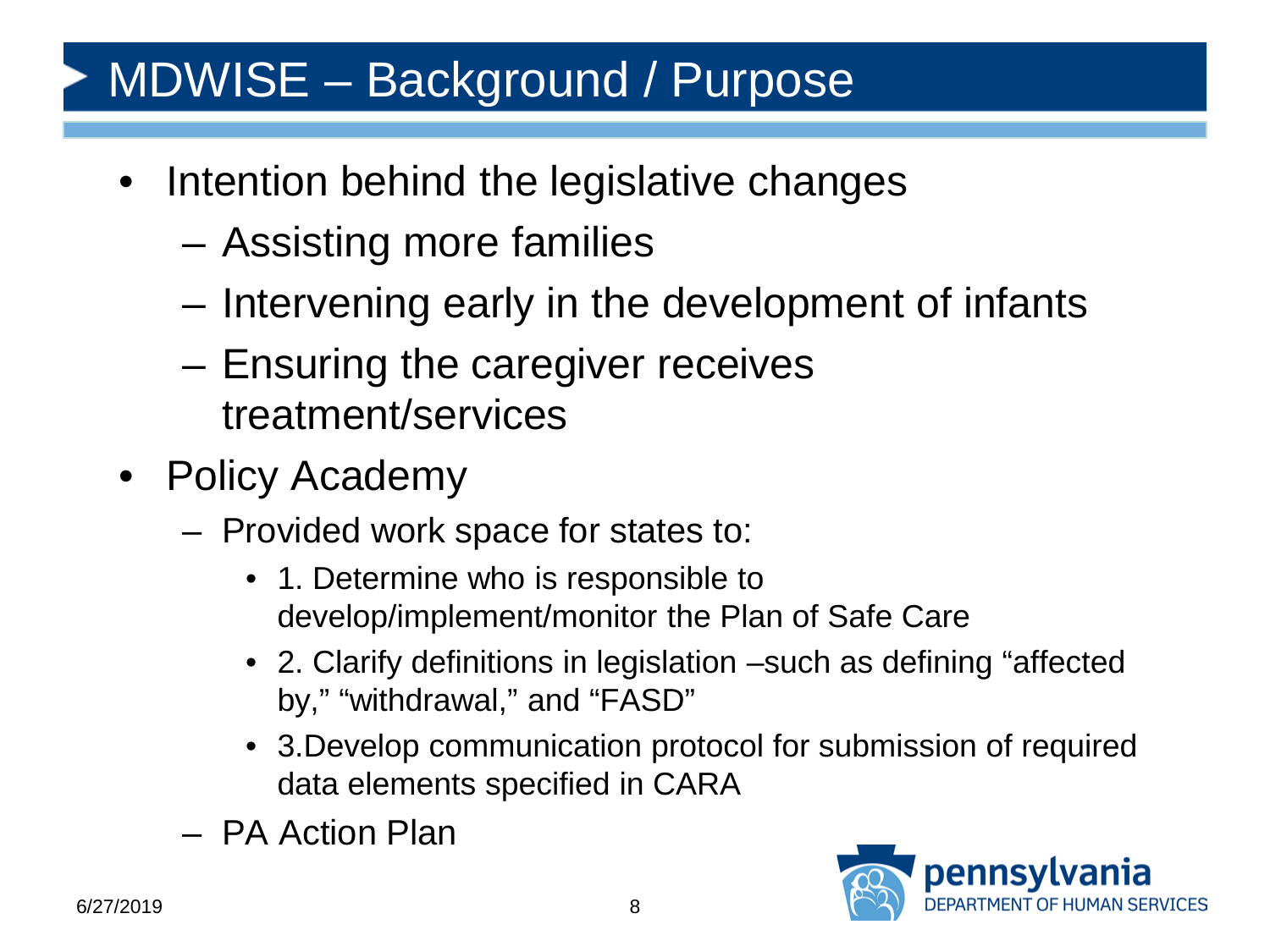#### MDWISE – Background / Purpose



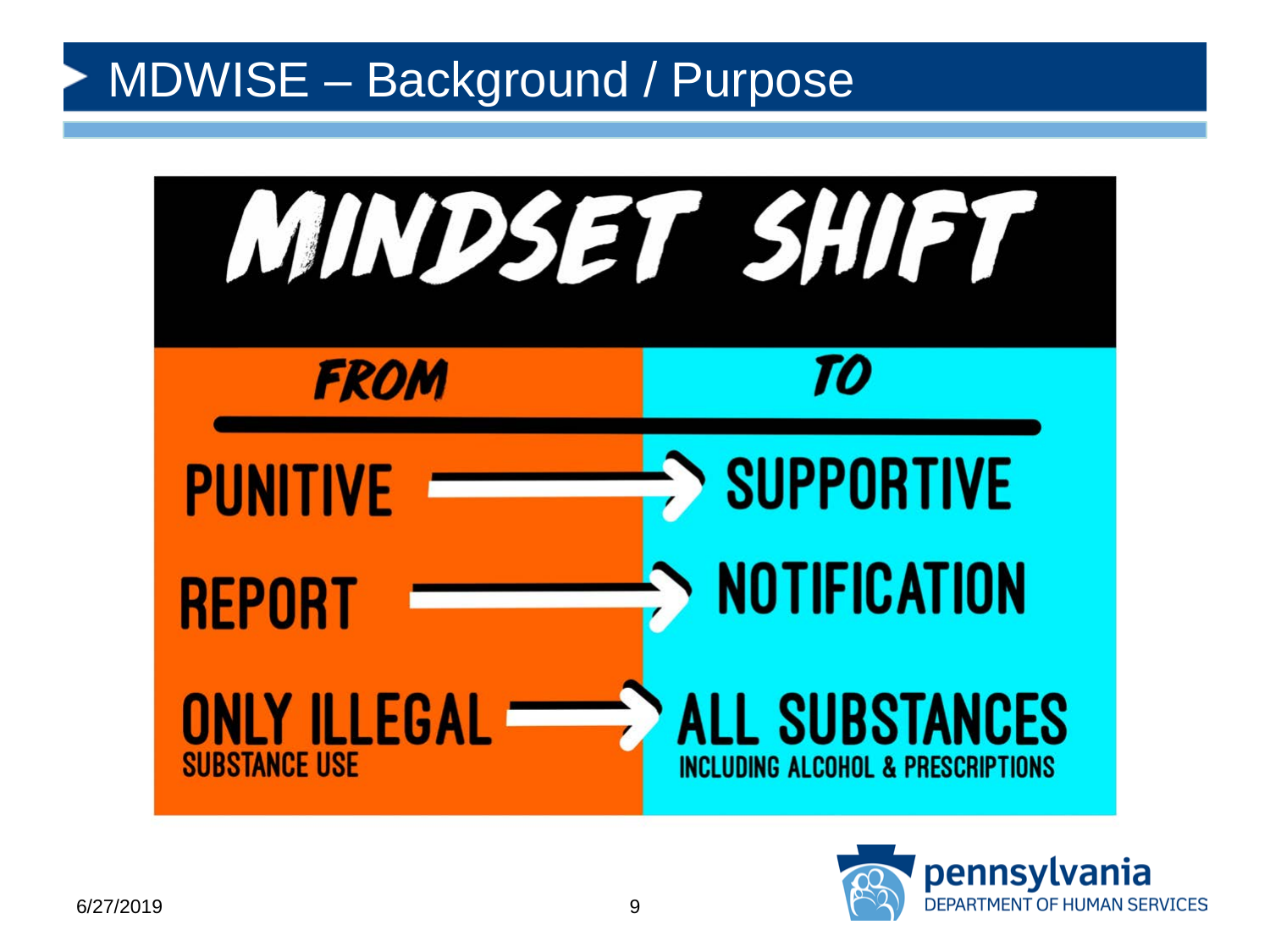#### Through a public health approach, minimize prenatal exposure to substances and improve infant, child and family outcomes.

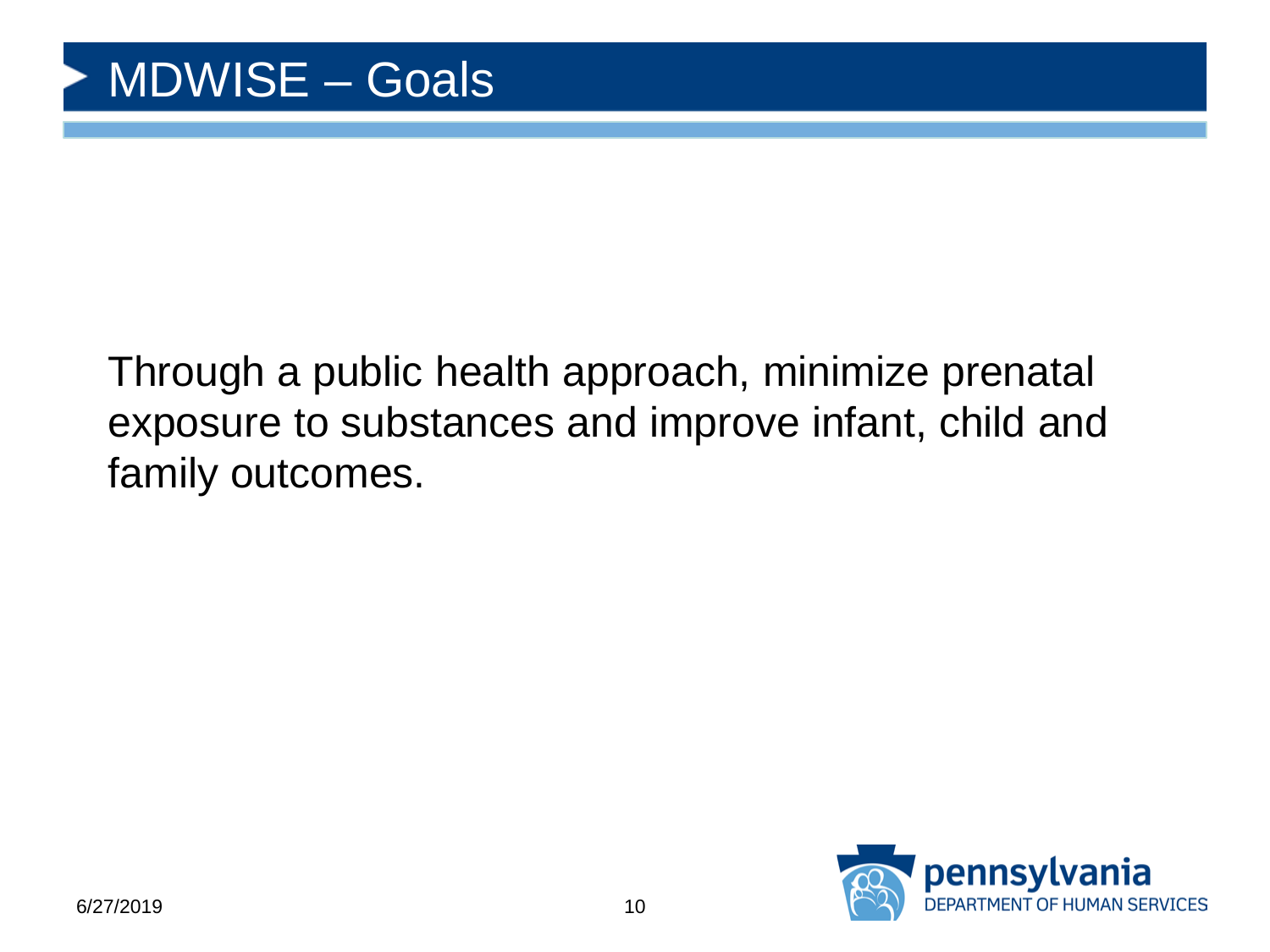### MDWISE – Members

- Membership:
	- DHS Office of Children, Youth and Families
	- DHS Office of Medical Assistance Programs
	- Department of Health, Bureau of Family Health
	- Department of Drug and Alcohol Programs
	- Center for Children's Justice
	- American Academy of Pediatrics
	- Hospital and Health System of Pennsylvania
	- Administrative Office of Pennsylvania Courts
	- Physicians/Nurses
	- Governor's Executive Office
	- DHS Office of Child Development and Early Learning
	- DHS Office of Mental Health and Substance Abuse **Services**

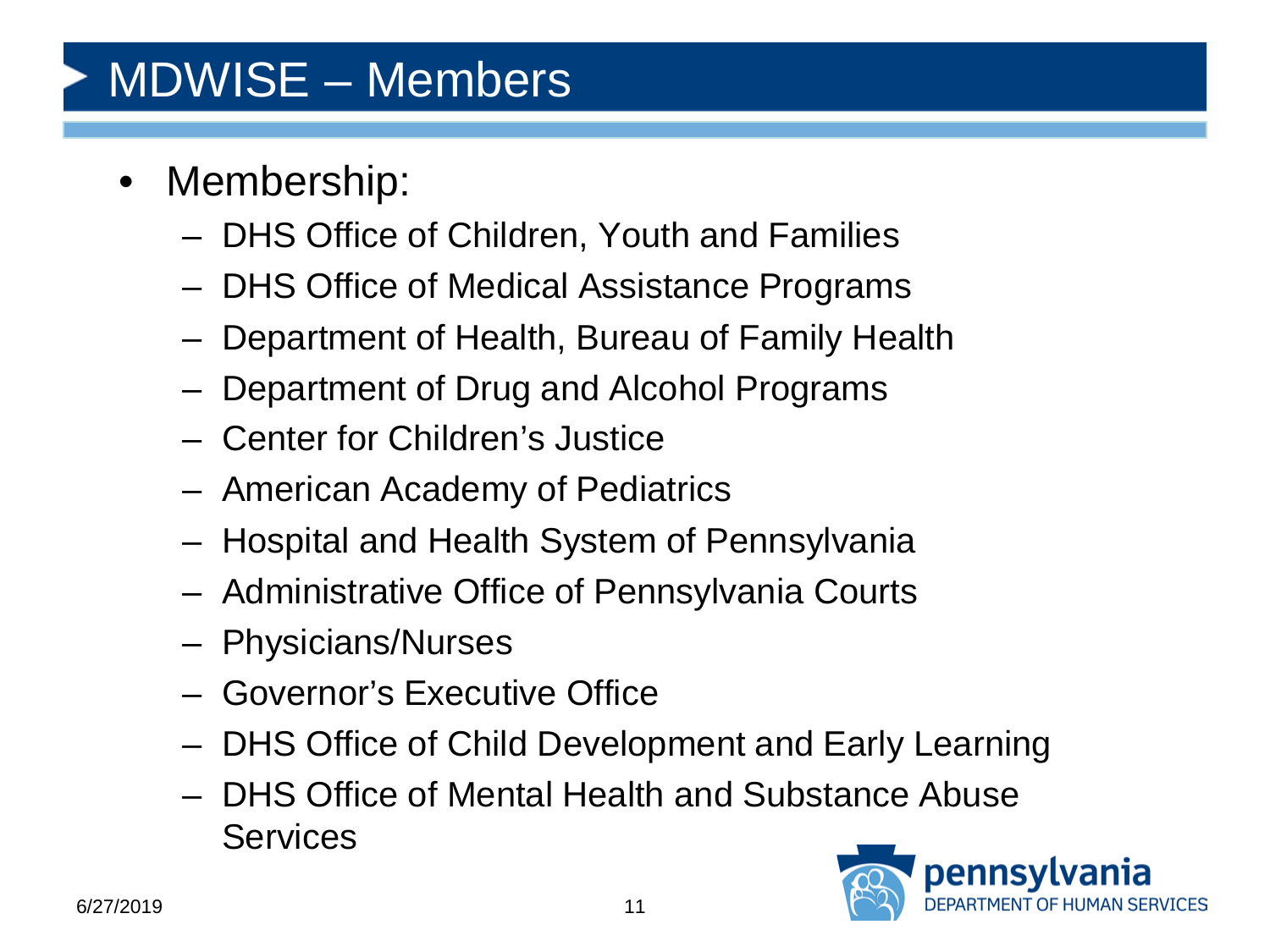### MDWISE – Members

- DHS Office of Policy Development
- Center for Rural PA
- PA State Nurses Association
- PA American Congress of Obstetricians and **Gynecologists**
- Children and Family Futures National Center on Substance Abuse and Child Welfare
- National Center on Substance Abuse and Child Welfare
- Magee Women's Hospital; Children's Hospital of Pittsburgh; Reading Hospital/Tower Health
- University of Pittsburgh Graduate School of Public Health
- March of Dimes
- PA House Children and Youth Committee
- PA District Attorney's Association

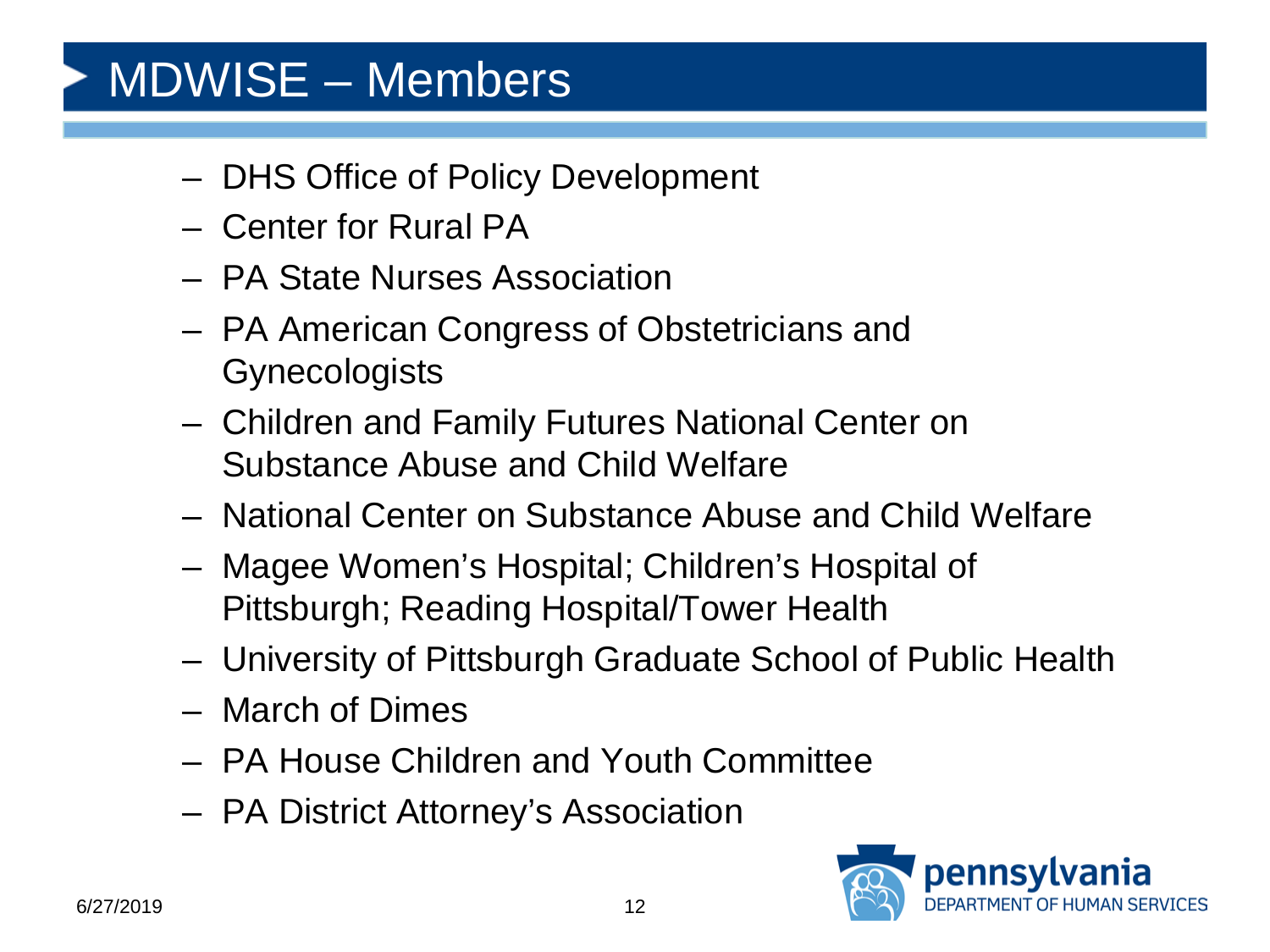Act 54 amended the PA Child Protective Services Law (CPSL) to comply with the CAPTA changes.



Reworks CPSL's Section 6386 to shift from **"mandatory reporting" to "notification"**

Notification is for purpose of "assessing" a child and the child's family for a Plan of Safe Care

Requires PA DHS to collaborate with Department of Health and PA Department of Drug and Alcohol Programs on "written protocols"

*Effective 2018*

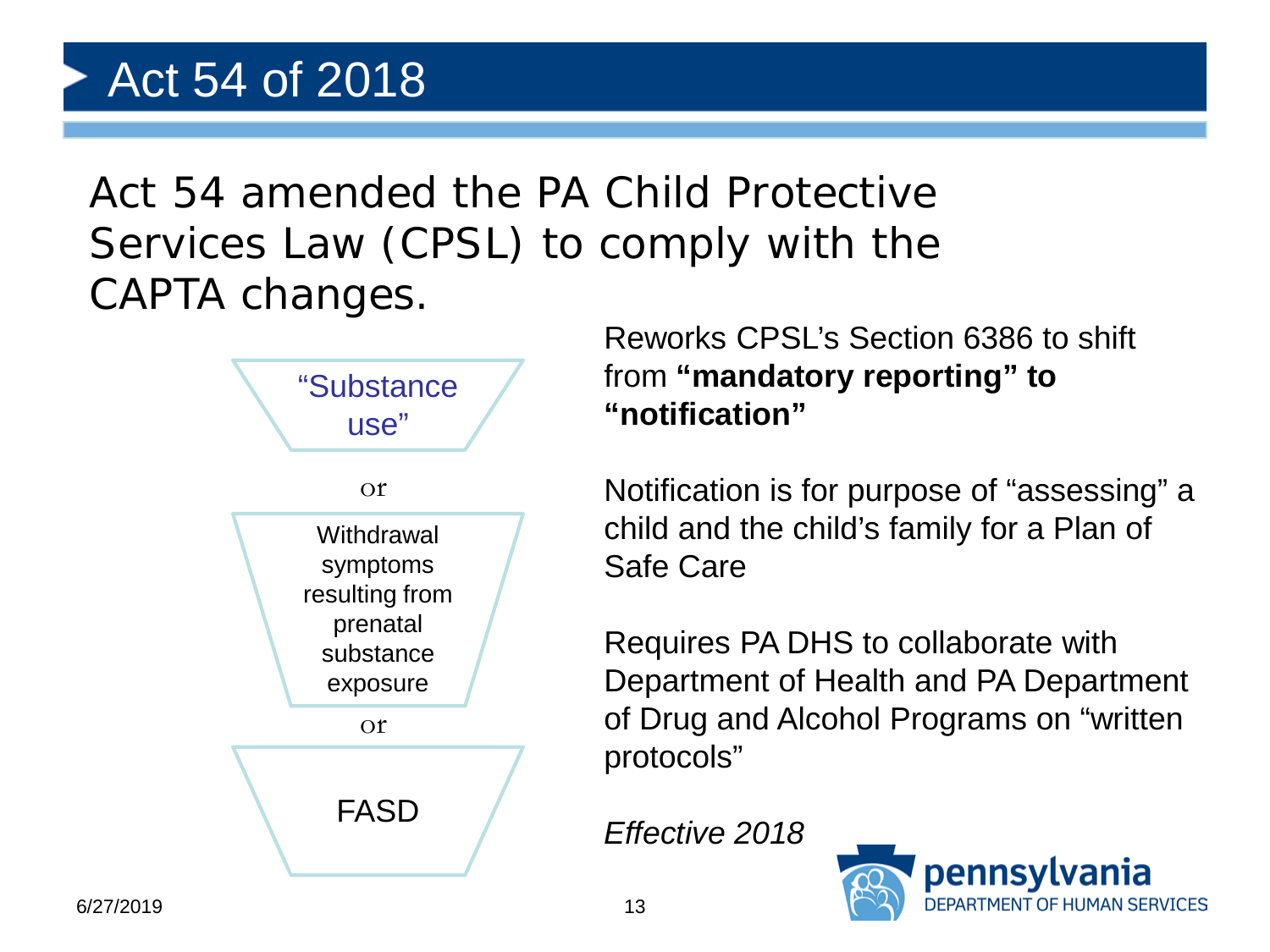### Act 54 of 2018

- § 6386 (a) For the purpose of assessing a child and the child's family for a plan of safe care, a health care provider shall immediately give notice or cause notice to be given to the department if the provider is involved in the delivery or care of **a child under one year of age and the health care provider has determined, based on standards of professional practice, the child was born affected by: (1) substance use or withdrawal symptoms resulting from prenatal drug exposure; or (2) a Fetal Alcohol Spectrum Disorder.**
- (4) **Identification**, informed by **an assessment of the needs of the child and the child's parents and immediate caregivers**, **of the most appropriate lead agency** … informed by **a multidisciplinary team meeting that is held prior to the child's discharge**
- (5) **Engagement of the child's parents and immediate caregivers** in order to identify the **need for access to treatment for any substance use disorder or other physical or behavioral health condition** that may impact the safety, early childhood development and well-being of the child.

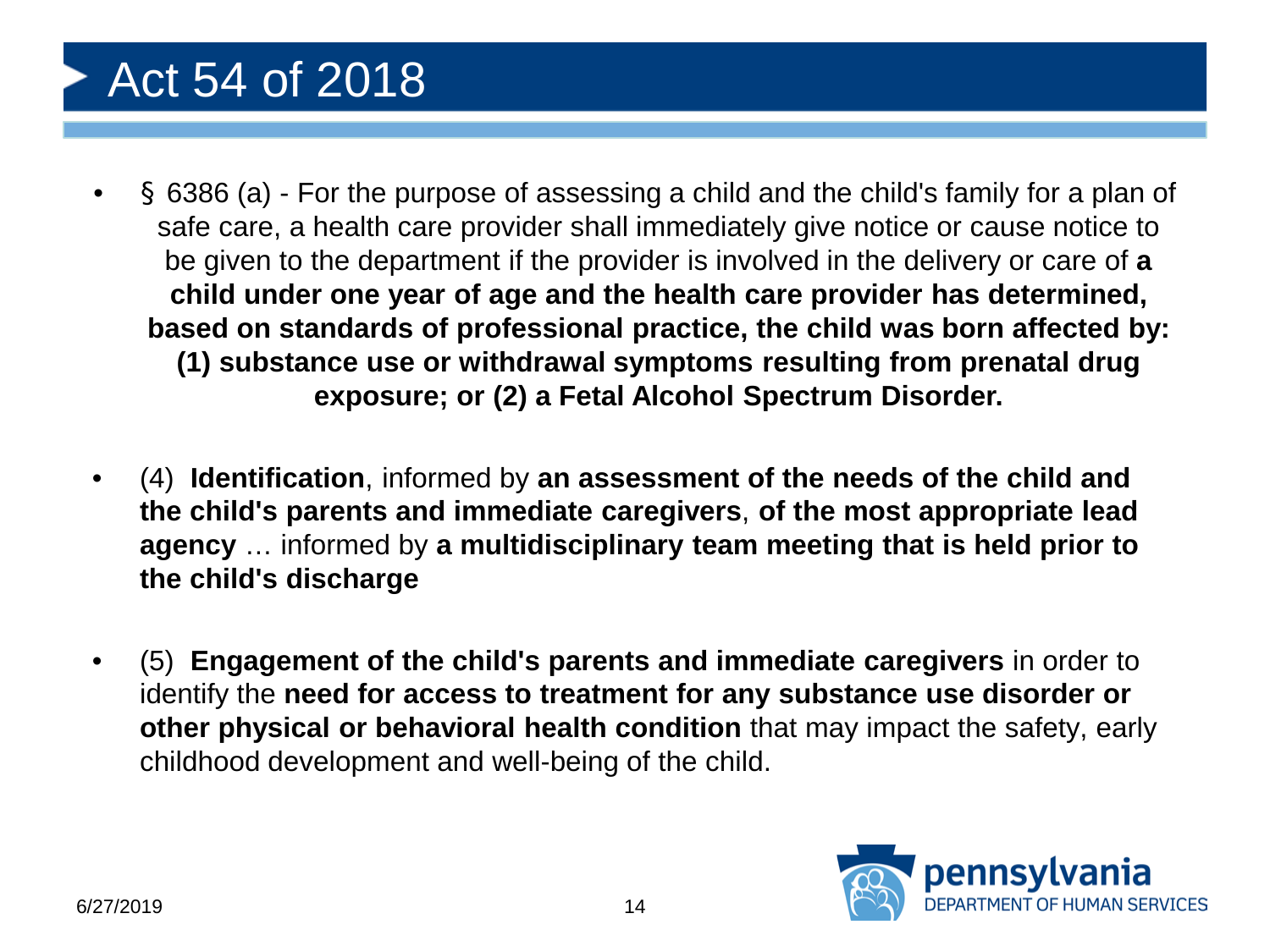### Work to Date

- Hospital surveys
	- Birthing hospitals (OBGYNs/Pediatricians)
	- Nurse Midwives
- Definitions
	- Appendix C
- PA Plan of Safe Care Guidance
	- Released March 2019
- Governor's Institute work sessions
	- 5 regional work sessions March June 2019
- Webinars
	- $-$  GI & HAP
- Resource Account
	- [RA-PWPLANSOFSAFECARE@pa.gov.](mailto:RA-PWPLANSOFSAFECARE@pa.gov)

pennsvlvania

ARTMENT OF HUMAN SERVICES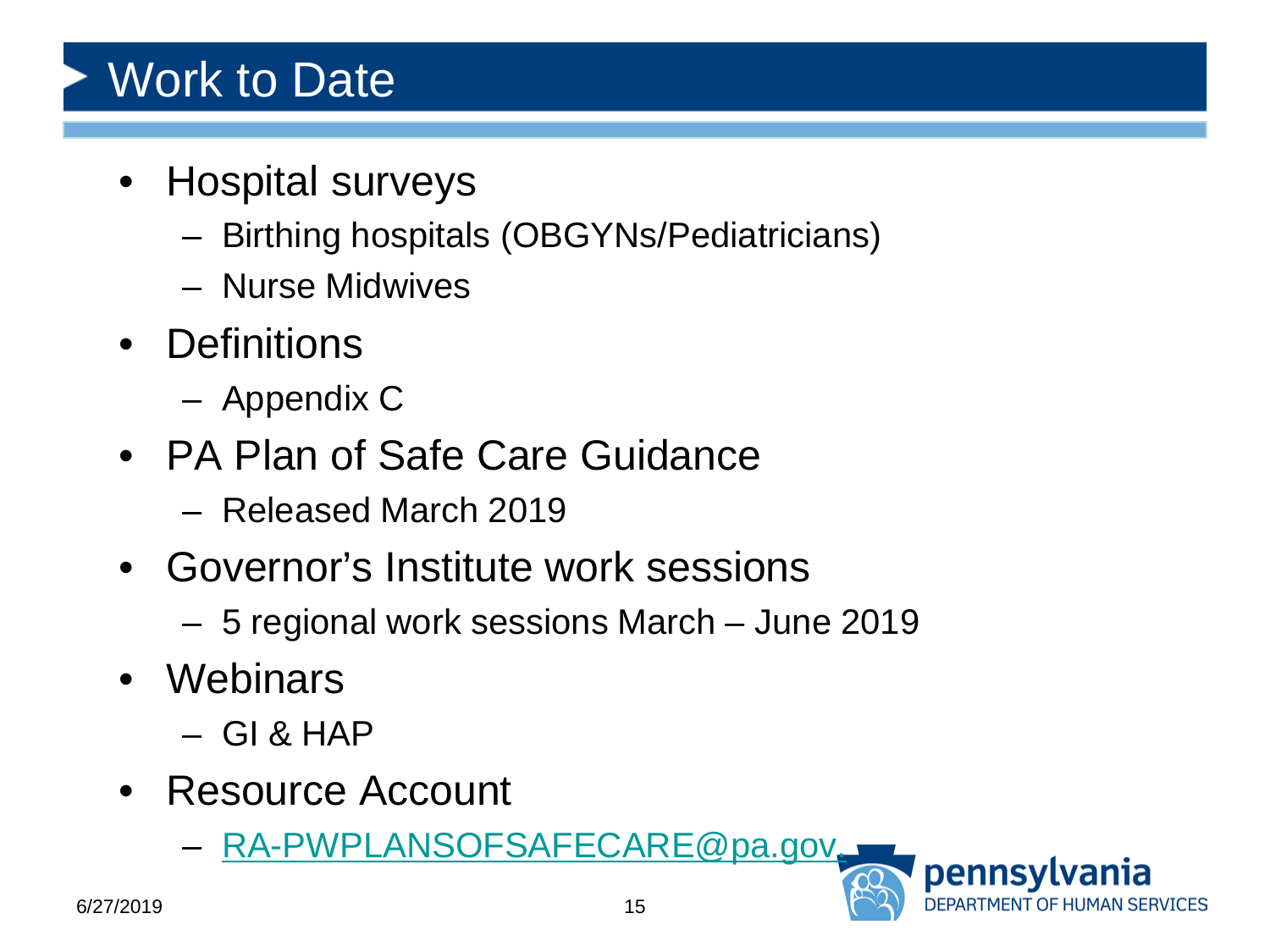#### Governor's Institutes

- 5 work sessions complete Kalahari, Erie, Pittsburgh, Valley Forge and Harrisburg
- Teams were sent from all 67 counties (some teams worked as joinders)
- Nearly 500 participants (N=474) across a variety of areas of expertise
	- Child abuse & protection professionals 31%
	- Medical providers/hospital professionals 21%
	- SCAs/SUD Prevention & Treatment professionals 17%
	- Early Intervention or Home Visiting professionals– 21%

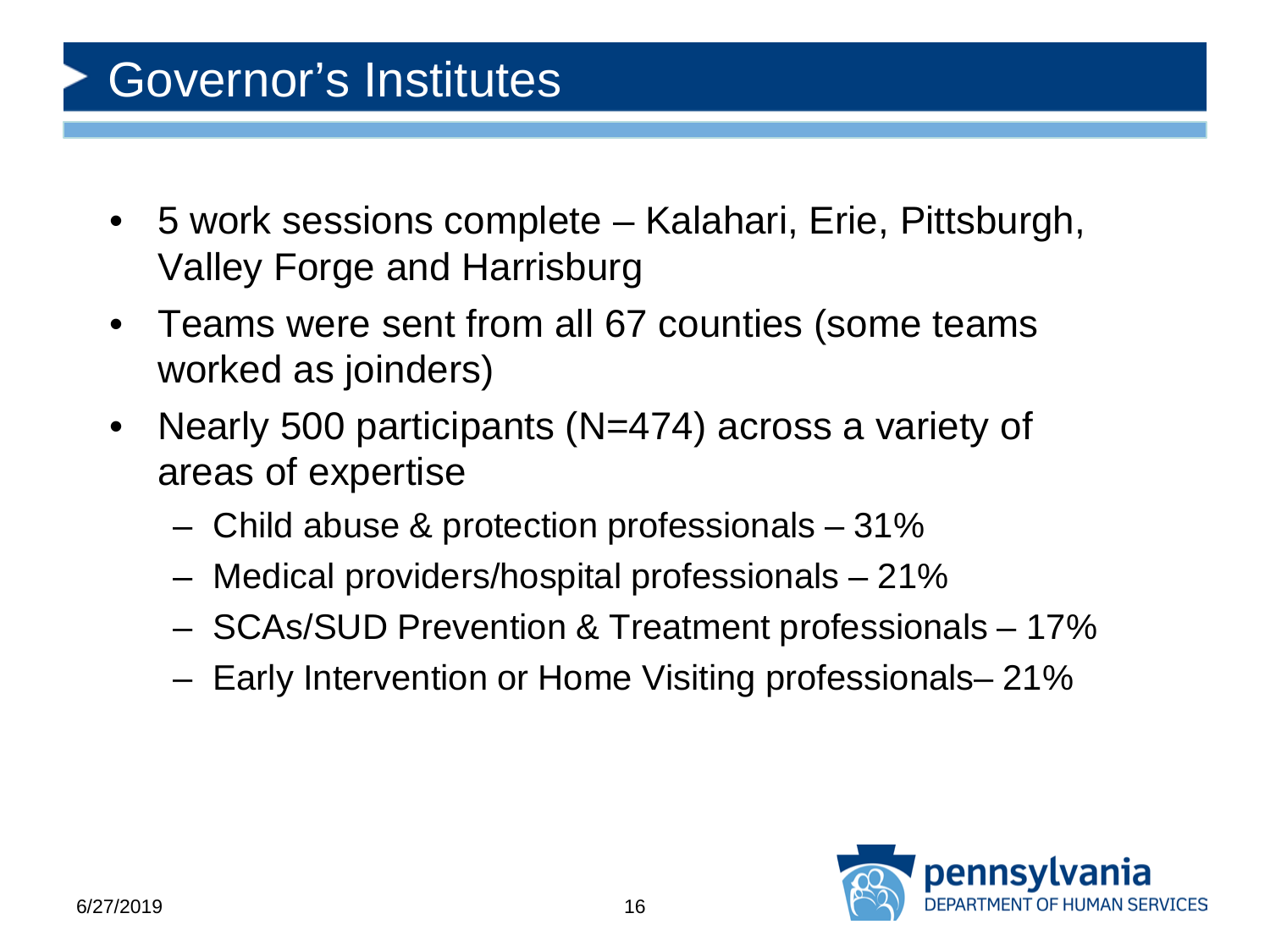#### Governor's Institutes



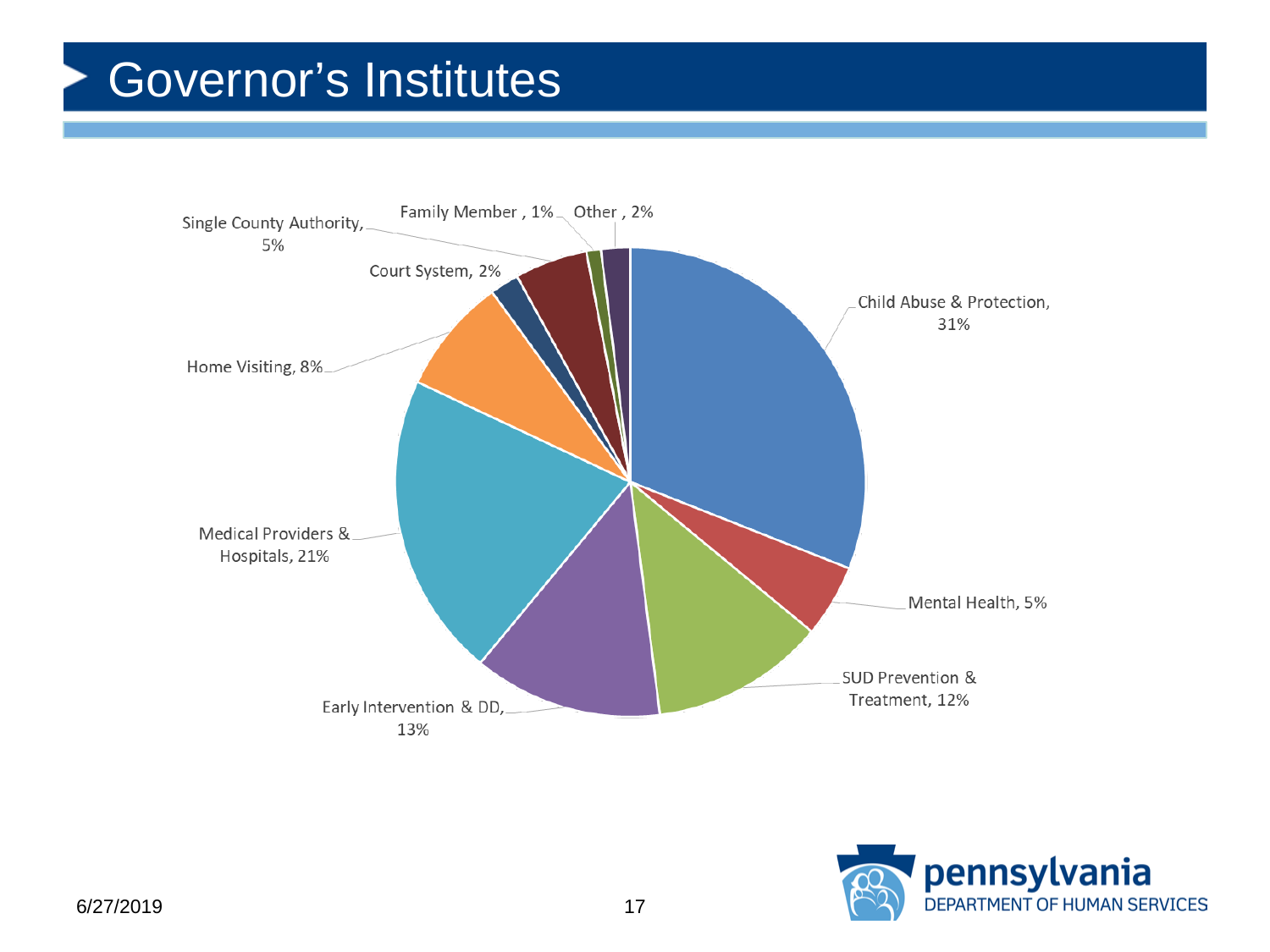### Governor's Institutes

- **Gathering Feedback** 
	- Work session evaluations
	- Impact evaluation
- **Impact Examples Received** 
	- Trained local pediatricians and hospital staff on new local procedures for Plans of Safe Care. The team used several of the Institute materials for the training.
	- The county planning team developed a Plan of Safe Care template for use in their county and are piloting it.
	- The county planning team is continuing to meet, and has expanded team to include the local OBGYN and the social worker from the hospital to help with planning the process.

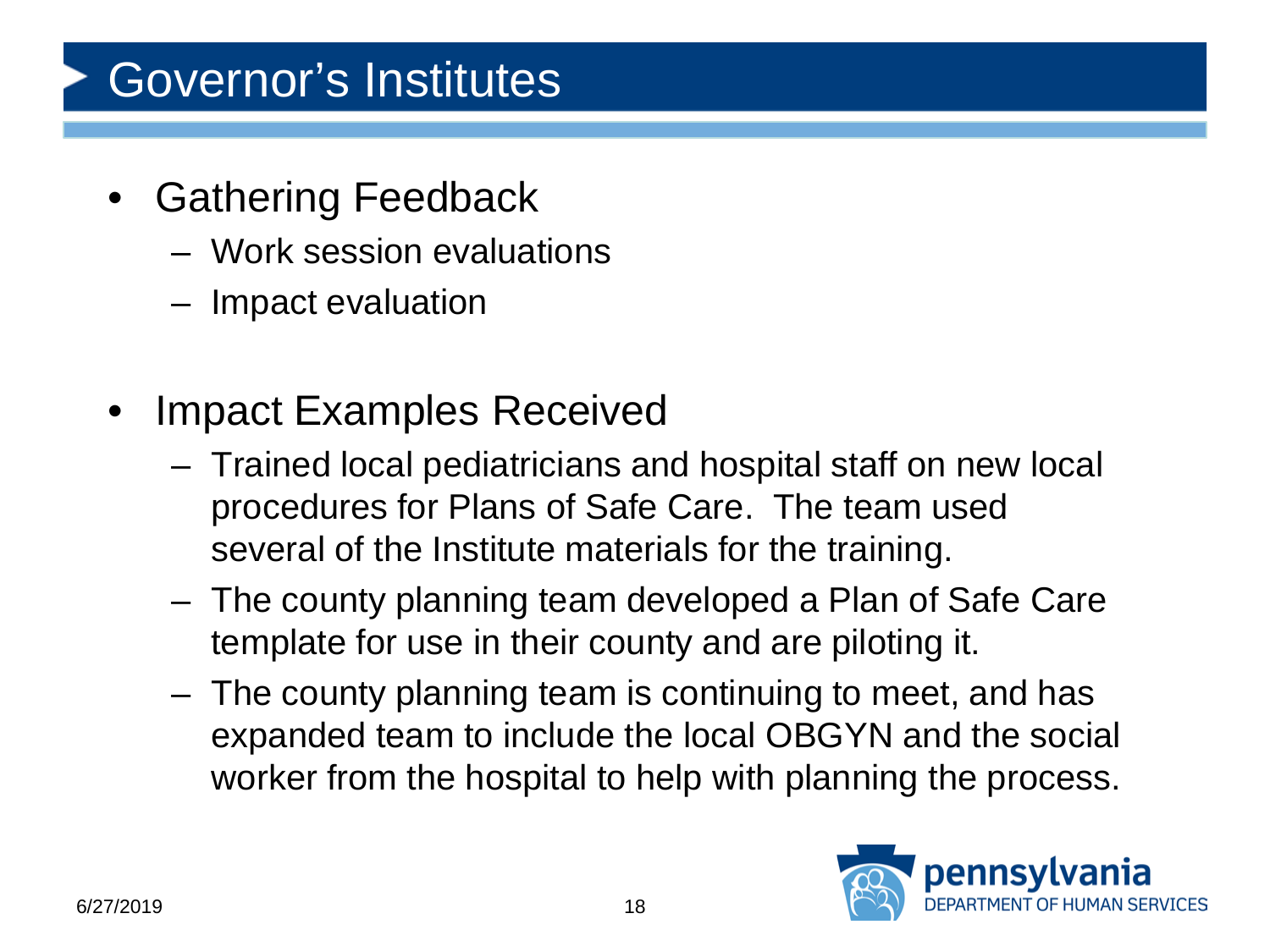# Implementation Date Goal: January 1, 2020\*

\*May move due to CWIS system change ability



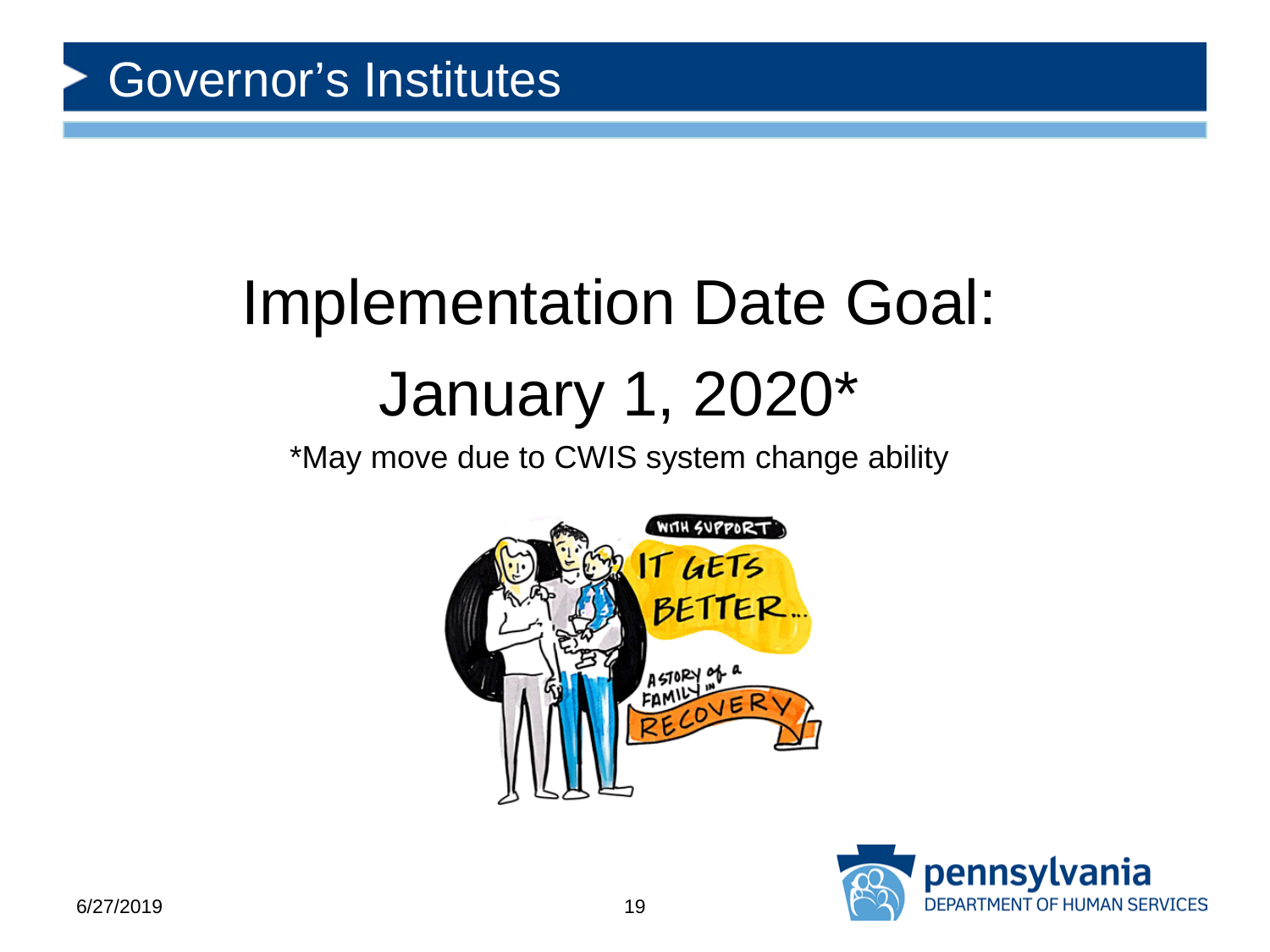### Work on Deck

- Updating Guidance Document
- Cross-system FAQs
- Companion Documents
	- Audience-specific one-pagers
	- Workflow
- Fall TA sessions (GI follow-up)
- Resource Account & Webpage build out
- Agency monitoring plans
- Changes to CWIS
- ChildLine Trainings
- Partnership with PQC

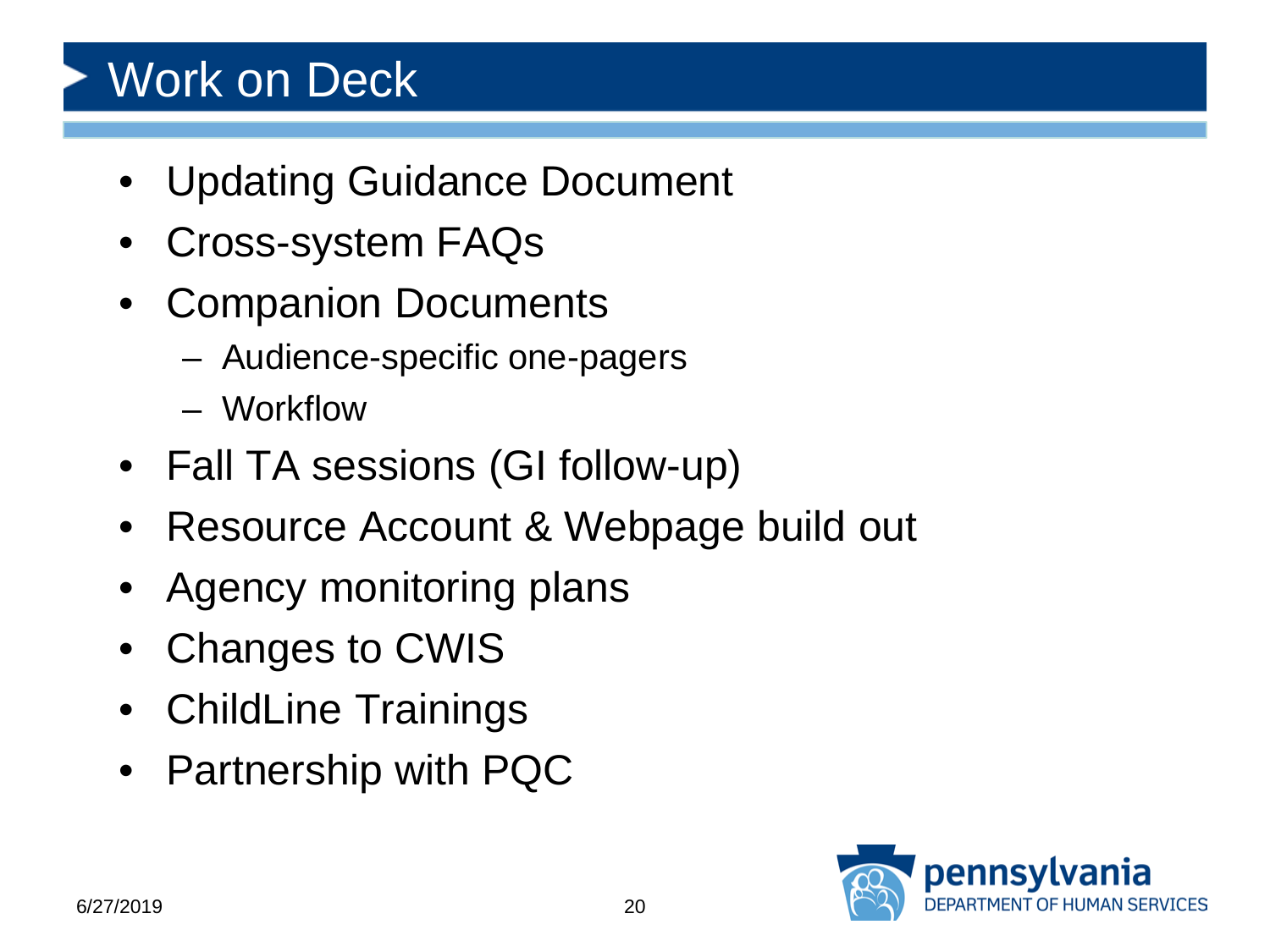## MDWISE and PA PQC

- Synergy with PQC
	- Disseminating Guidance
	- Presenting at Learning Collaboratives
	- Cross membership
	- Data input
	- Other?
- Questions?